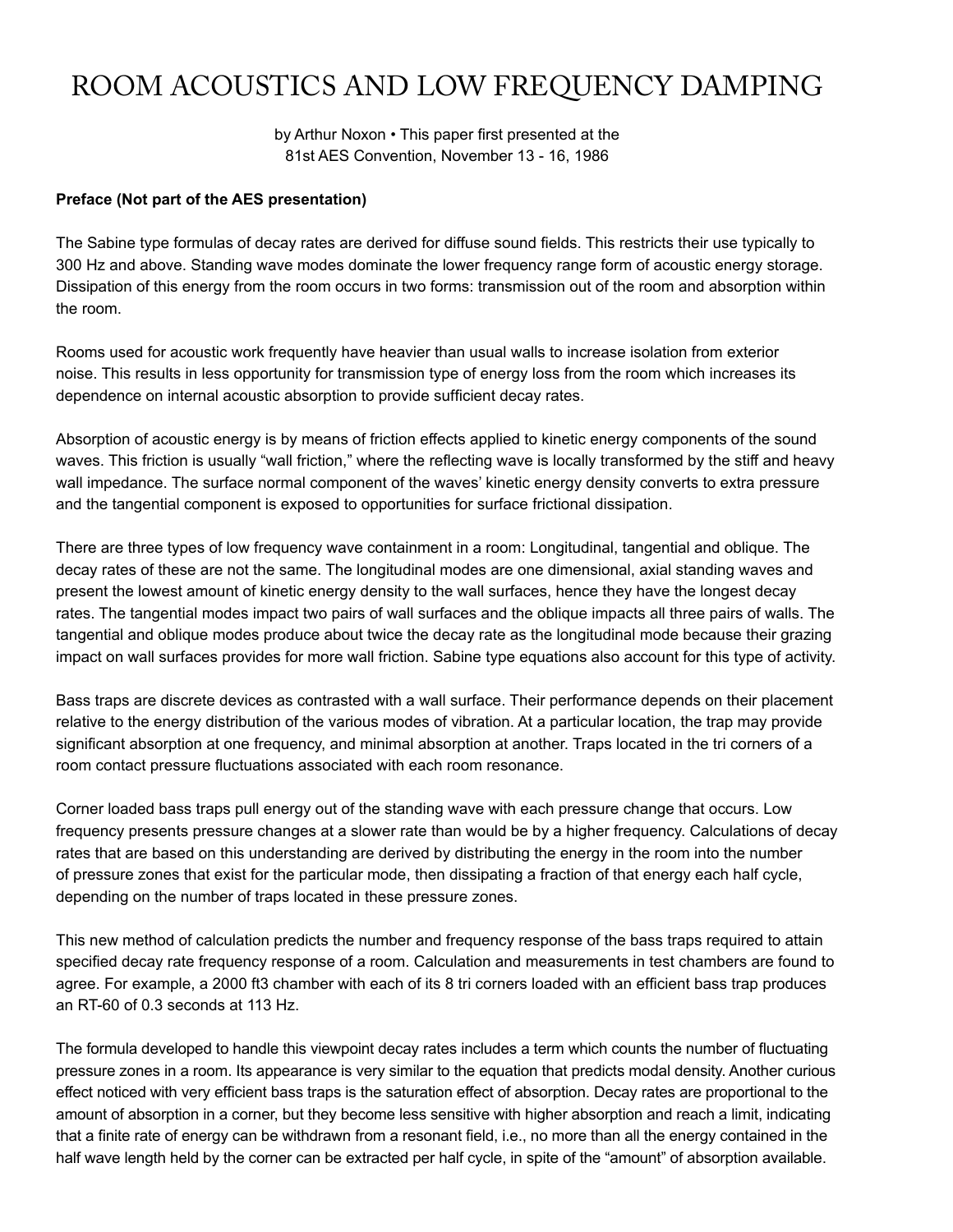## **Room Acoustics and Low Frequency Damping**

The quality, "Q," of a resonant system identifies its response characteristic. High-Q systems are sharply resonant. They are easy to drive and have a strong response at the resonant frequency (Fo). Low-Q systems respond less strongly and over an extended frequency range. A flat response system has zero Q.

The frequency response curve of a speaker may be flat from 20-20,000 Hz in the test chamber, a room without reflections. Place the speaker in a real room with a microphone at the listening position. Measure again the response. A series of peaks and valleys are recorded. Move the speaker or mic and a different curve is developed. A room has many resonant frequencies. Which of them are stimulated is dependent on speaker placement. Each peak and null in the spectrum identifies a resonant condition.

Any physical resonance will have a pressure distribution in space. The microphone at a pressure peak will register a strong signal. Move the mic ¼ wavelength to a node and no signal is received. In either case resonance is evident.

# **Definitions of "Q"**

The "Q" of a system can be measured from its frequency response curve. The ratio of the resonance center frequency to the bandwidth that accompanies the  $\frac{1}{2}$  power or 3 dB down point comprises one definition of the "Q" of a system. Usually room response curves are presented dB vs. log frequency format. Resonances occur at different center frequencies. If the "Q" is the same, the response curve shape is the same no matter which center frequency is chosen. The "Q" of an average room lies between 10 and 40. The "QP of a free piano string is 1000.

Resonant systems with slight resistance have High-Q responses. Add energy dissipations (resistance) to lower the "Q". Another definition of "Q" is 2pi times the ratio of the energy of the system to the energy lost per cycle.

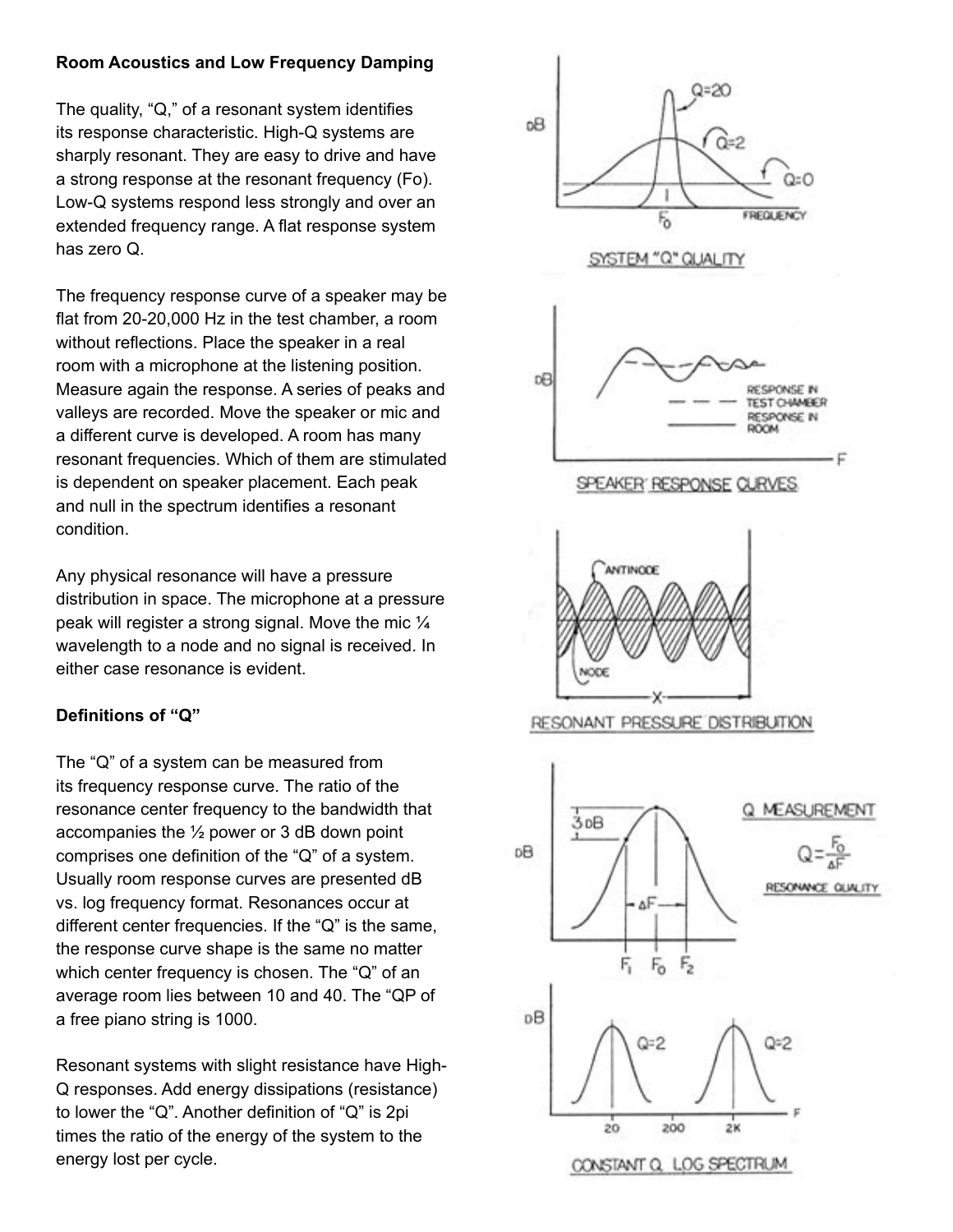#### **Decay Relations**

Ordinary resonances decay out following an exponential curve in time. The time constant (T) of the decay is the time required for the system to drop to 1/e of the original energy level.

The exponential decay equation can be used to develop the definition of "Q" for the system. If the exponent is a small fraction, less than 1/10, then a simple approximation arises. "Q" equals 2π times the resonant frequency times the decay constant.

The traditional presentation of decay measurements is the RT60; the time required for the energy to drop 60 dB. The exponential curve appears as a straight line in its dB vs. time plot.

By combining the dB level version of energy with the exponential version, the RT60 is resolved to be 13.8 times the decay constant.

## **"Q" and Decay Constants**

The resonance response Q can be expressed in the traditional measure of decay, RT60. It is developed by combining the lightly damped Q relations with the RT60 decay constant relationship.

The result of the previous analysis is the linear relationship between the resonant frequency of a listening room and its "Q" for a fixed RT60. For example, a room may well have an RT60 of 1 second at a resonant frequency of 90 Hz. This means that the room has a "Q" of 50 for that resonance. A current spec for listening rooms is an RT60 of .5 seconds. If this applies to room resonance modes, their "Q" varies from 5 to 100 in the 20 to 400 Hz range.

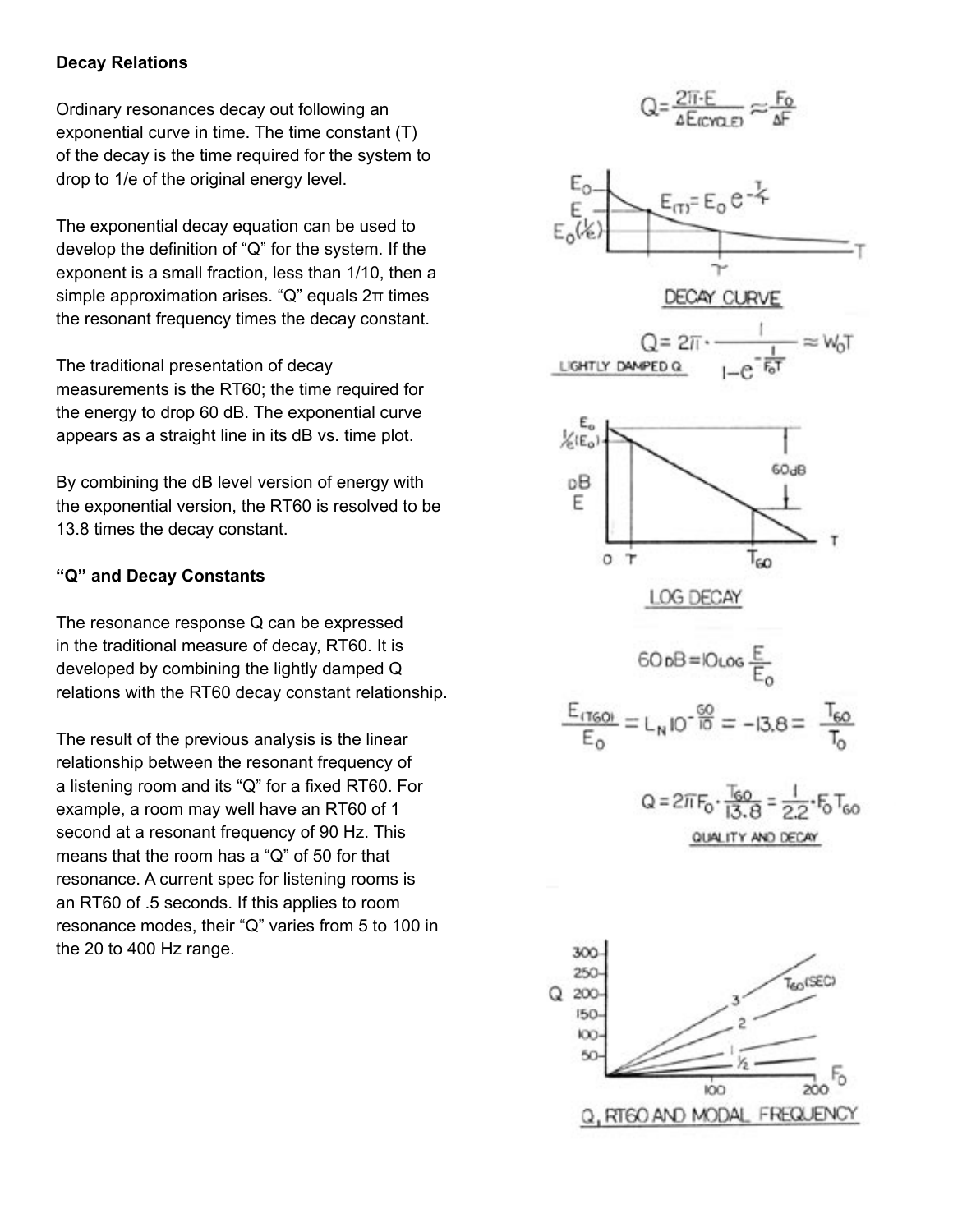### **Resonant Bandwidth Relations**

The "Q" of the resonant mode is linear with frequency for a constant RT60. By referring to the half power bandwidth relationship, the bandwidth is definable in terms of RT60. For a constant RT60 the bandwidth is constant.

The frequency response of a listening room can be taken with a linear frequency sweep. This will show the fixed bandwidth resonances to have the same shape regardless of center frequency.

If it is determined that the "Q" of some mode needs to be reduced, the proper resistance needs to be added. The energy relations for "Q" yield the required (dQ) addition based on initial Qi and final Qf values.

## **Example**

The bandwidth of the 100 Hz room resonance mode may be found to be 3 Hz giving an initial Qi of 33. The desirable bandwidth might be 5 Hz for a "Q" of 20. The correction required has a strength of 50. It is developed by adding the proper amount of absorption to the resonant mode.

The initial RT60 of the room is .73 seconds. The additional absorption added is sufficient to establish alone in the room an RT60 of 1.1 seconds. The result of the total absorption produces an RT60 of .44 seconds.

In order to provide the correction  $(dQ)$ , a fraction of total energy (F) must be removed from the resonant mode each cycle. The Sabine type equations do not apply here. They are based on absorptive surfaces exposed to diffuse sound fields and are valid above 300 Hz. Here is low frequency absorption and it is related to the volume and position of the absorption relative to that of the standing wave.



ЮO

200 CONSTANT BANDWIDTH SPECTRU

300

$$
\frac{1}{Q_F} = \frac{1}{Q_I} + \frac{1}{\Delta Q} \quad \frac{Q \text{ ADOTION}}{\Delta Q} = \frac{Q_F Q_I}{Q_I - Q_F} = \frac{F_I}{\Delta F_F - \Delta F_I}
$$

$$
Q_1 = \frac{100}{3} = 33
$$
  

$$
Q_F = \frac{100}{5} = 20
$$
  

$$
\Delta Q = \frac{100}{5 \cdot 3} = 50
$$

$$
T_{\text{GO}} = \frac{2.2 \, \Omega_{\text{T}}}{F_{\text{O}}} = \frac{2.2 \times 33}{100} = .73 \, \text{sec}
$$
\n
$$
T_{\text{GO}} = \frac{2.2 \times 50}{100} = .11 \, \text{sec}
$$
\n
$$
T_{\text{GO}} = \frac{2.2 \times 20}{100} = .44 \, \text{sec}
$$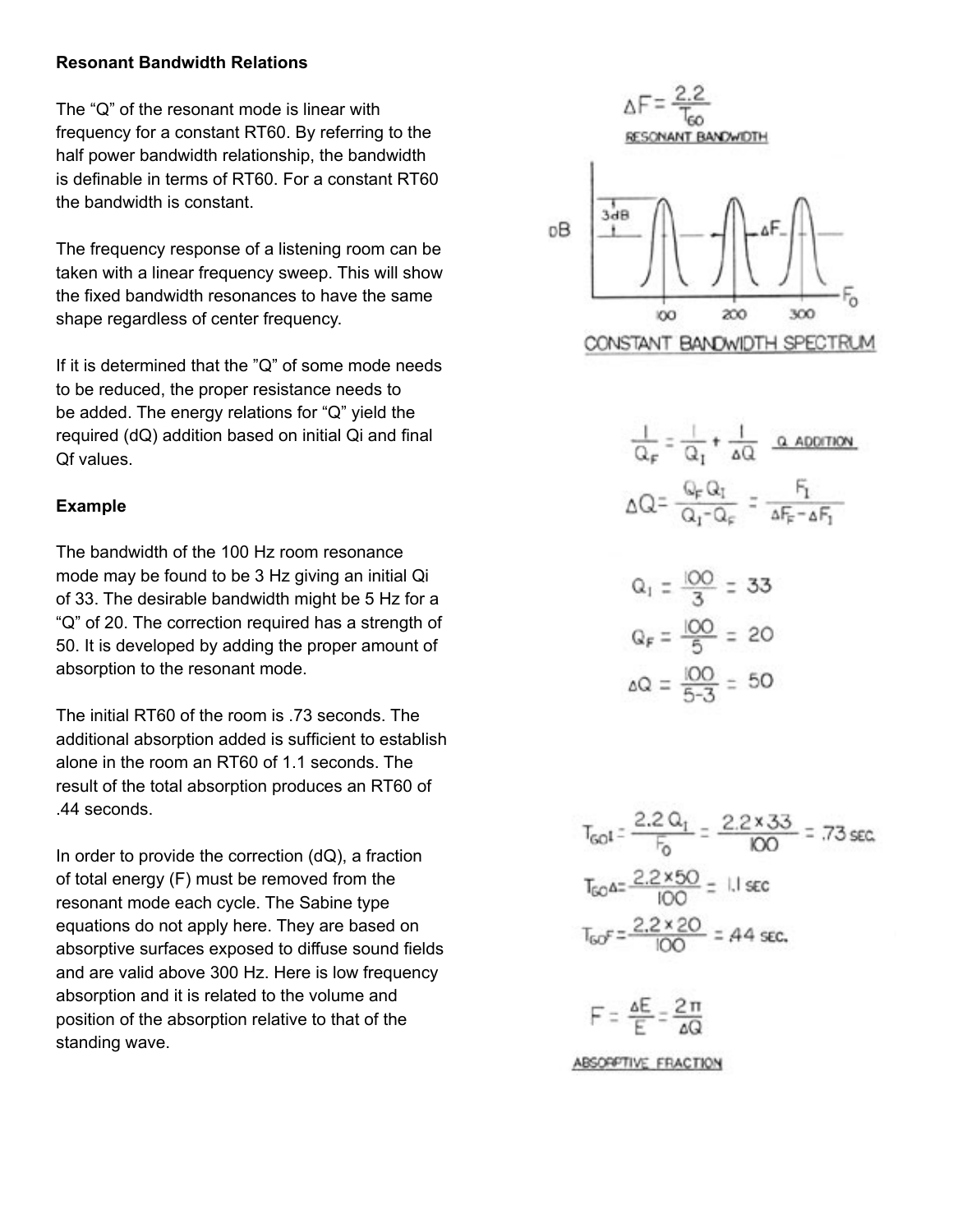## **Resonant Decay by Discrete Absorption**

A basic view of energy absorption allows a fraction (F) of the energy remaining in a system to be removed at a regular rate (1/N times a second). This leads to the exponential decay relations whose "RT60" expression is well known. If the fraction is less than 20%, the system is "lightly damped," and the log term can be simplified in approximation.

The decay equation is very general. It remains only to define the rate and fraction of energy absorption for any particular system and the RT60 can be predicted.

## **One Dimension Resonance Decay**

The "Impedance Tube" provides a device in which standing waves can be generated and then their decay monitored. The absorption device is located at one end of a tube while the sound source is at the other.

Work is done at the absorption each time there is excess pressure. This occurs twice each cycle, once when the pressure goes positive, and then again when it goes negative. The rate of absorption is twice the resonant frequency.

The fraction of energy lost by each absorption depends on the position and number of traps in the resonant field. A trap located at one end of the impedance tube (A) experiences pressure pulses and can absorb energy. The same trap located at a pressure node (B) experiences no pressure change and does no work.

The single trap at the end of the tube has access to one-half the total energy in the tube. There are two pressure zones, ¼ wavelength in size for the first harmonic.

$$
T_{60} = \frac{-13.8}{H_{LOG_e}(1-F)}
$$
  

LIGHTLY DAMPED RT60

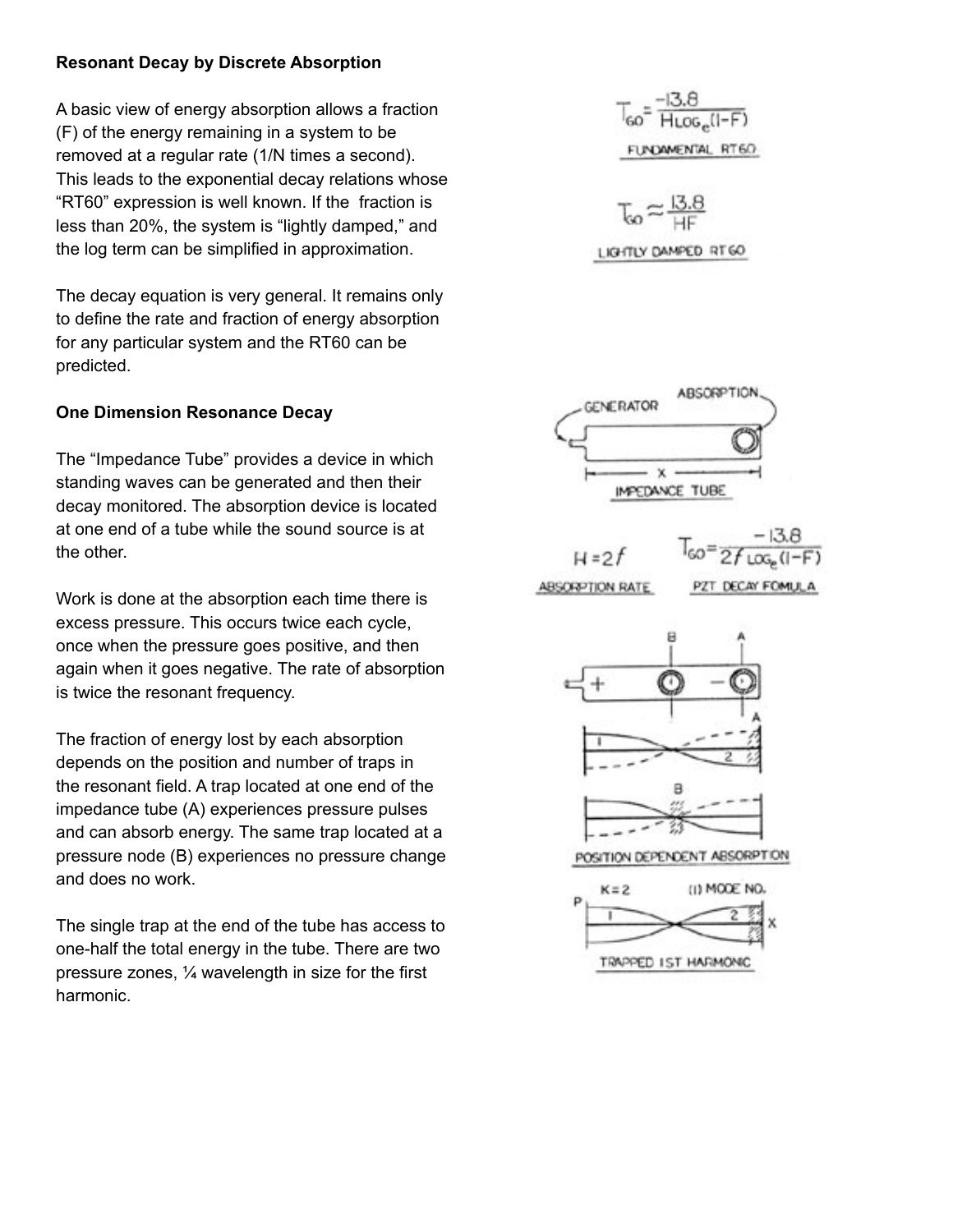The second harmonic has its energy split amongst four ¼ wavelength zones. The trap has access to only ¼ the total energy stored in the resonant condition.

The third harmonic has six discrete pressure zones. The trap only works 1/6 of the total energy in the field. The relative size of the trap to the zone increases with higher mode (j) numbers, so its efficiency increases.

Multiple traps in a resonant field increase the fraction of energy removed each pressure pulse. Two properly placed traps in the third mode or harmonic has access to 2/6 or 1/3 of the system's energy.

The total number of  $\frac{1}{4}$  wavelength pressure zones is twice the mode number. The fraction of energy lost per pressure pulse is the ratio of trapped zones (J) to the total number of zones (21) times an efficiency term.

The RT60 equation can be written for one dimension trapping. For small absorption, the approximation is made.

The simple Sabine decay formula for one dimension is a classic derivation. A pulse is injected into the impedance tube. Absorption is located at the tube end. The fraction of energy lost upon impact is the absorption coefficient (a).

The PZT decay formula can be converted into a form like the Sabine. Any frequency of resonance belongs to one of a harmonic series. It is the multiple of the mode number (L) and fundamental frequency (fo). Since absorption is only at one end of the tube for both cases, only one pressure zone is trapped.

The efficiency term (n) in PZT analysis and the absorption coefficient (a) in Sabine calculations have the same physical definition. It is the ratio of energy lost to initial energy. For the one dimension systems, PZT rationale results in the same conclusion as does the classic Sabine analysis.

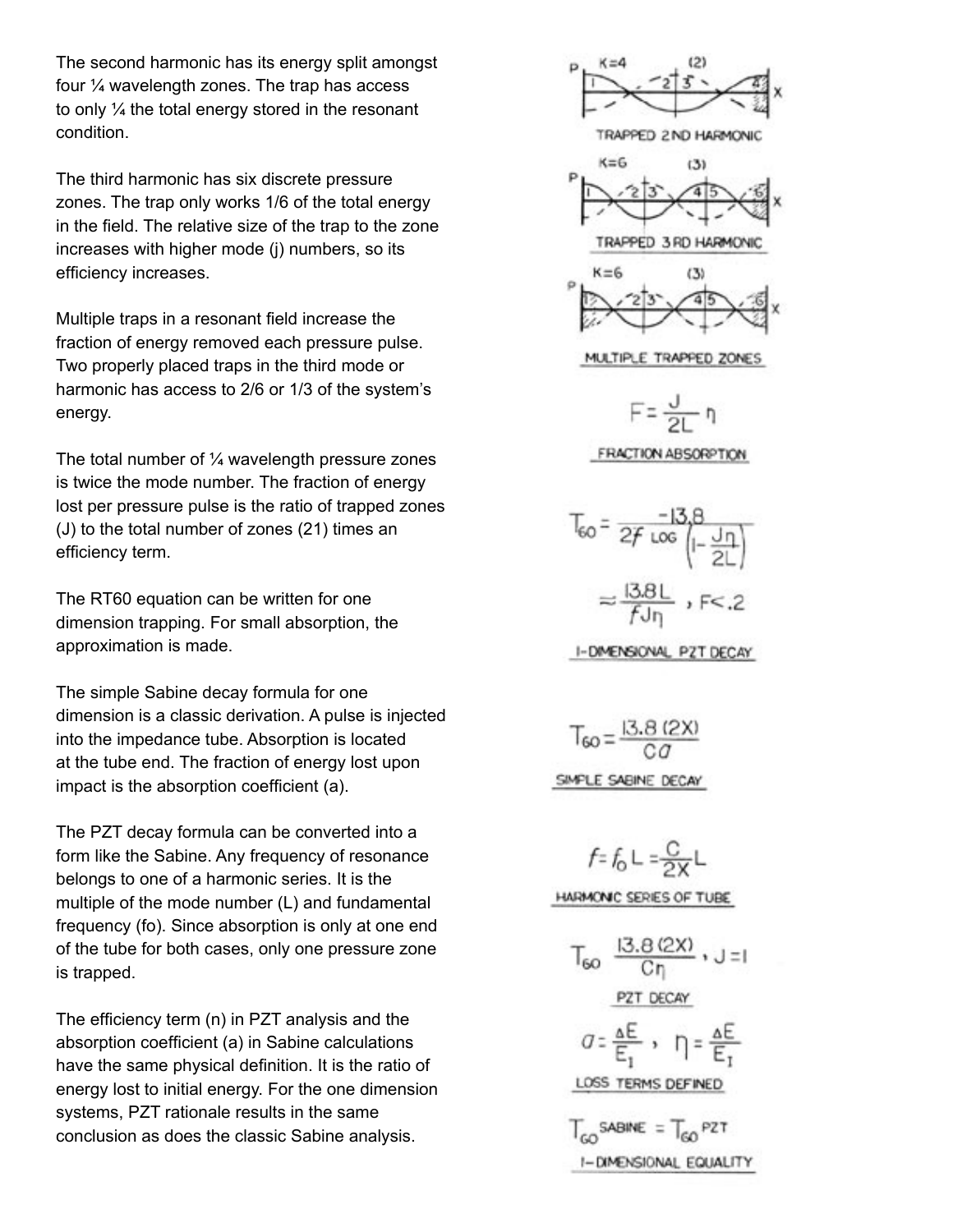## **Two Dimensional Decay Rates**

The two dimensional physical space is outlined by an X and Y dimension. Each resonant mode is identified by a "mode number," a set of two whole numbers (L,M). If one of the mode numbers is zero, the one dimensional model develops.

The standard equation for the frequency of a resonant mode has two components. They can be converted into wave numbers by dividing each mode number by its associated physical length. The mode frequency equation can be rewritten in terms of wave numbers.

The primitive cell in two dimensions is the (1,1) mode. Positive pressure in opposite corners with negative pressure in the other two marks the energy distribution at one moment. A half cycle later the polarity reverses. Between these moments are complimentary patterns of kinetic energy distribution.

There are a total of 4 quarter wavelength zones in the pressure distribution of the primitive cell. They are in the corners. All the energy in the resonant cell is found within these four zones twice each cycle. 80% of a zone is found contained within the radius, 1/6 of the wavelength from the corner.

Higher mode numbers are simply more such cells packed into the same space. A (2,1) mode has two cells in the X axis and one cell in the Y. A (2,2) mode is two cells wide by two cells high. The total number of cells is the product of the two mode numbers.

The total number of pressure zones (K) will be four times the number of cells in a mode. If some number (J) of them are absorptively trapped, the fraction of pressure zones trapped is known if the efficiency term is included.

The RT60 formula derived for PZT methods is general and can be applied to this two dimensional case. For light absorption, a further simplification results.

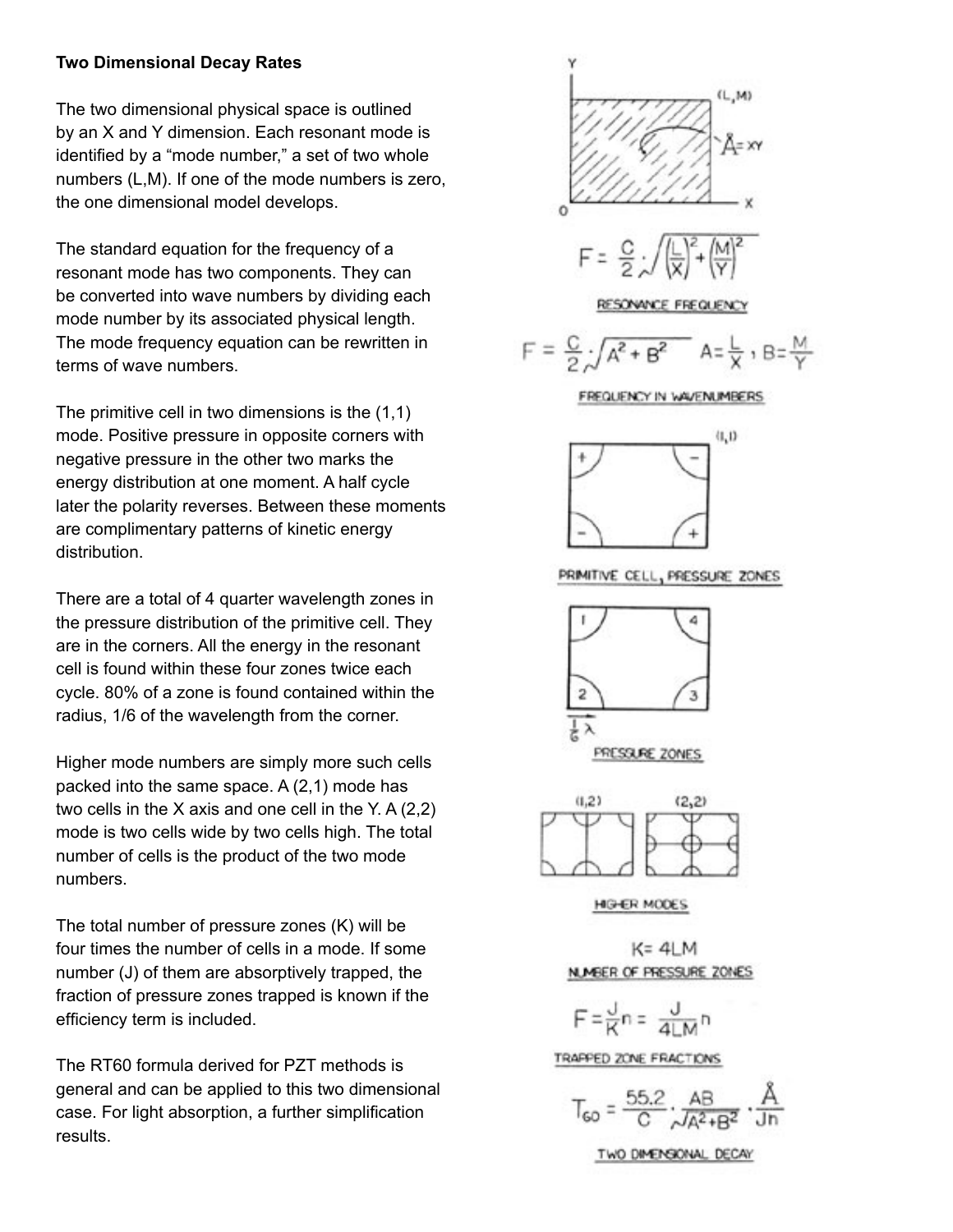#### **Three Dimensional Modes**

The three dimensional model of Pressure Zone Trapping also has a primitive cell, (1,1,1). It has eight corners, each containing a quarter wavelength pressure zone. If all eight zones were placed together a complete sphere would be formed.

Harmonics of the fundamental are built in terms of complete cells. The (1,1,2) will be one cell high, one cell wide, and two cells deep. It will have 8 x 2 or 16 pressure zones. The (1,1,3) mode is one by one by three cells in configuration and has 8 x 3 or 24 pressure zones. The (2,2,2) mode is accordingly two by two by two cells for a total of eight and 8 x 8 or 64 pressure zones. The total number of pressure zones for any (L,M,N) mode is 8(LMN). They momentarily hold all the energy of the resonant field two times per cycle for any standing wave mode in a three dimensional field.

The basic Pressure Zone Trapping formula still applies. The more complicated term for frequency, well known and dependent on three terms, can be substituted. The value for absorption coefficient remains the fraction of energy absorbed per absorption event. It is the fraction of trapped zones times the efficiency term.

The formal RT60 equation can be simplified if the absorption coefficient is less than 1/5 by approximation. The complete RT60 equation is written by substituting terms for frequency and fraction of energy. This formal equation can be simplified if the absorption coefficient (F) is less than 1/5 in the log term.

The RT60 equation can be further developed. The room volume (Vr) term is introduced which converts the three mode numbers into wave numbers.

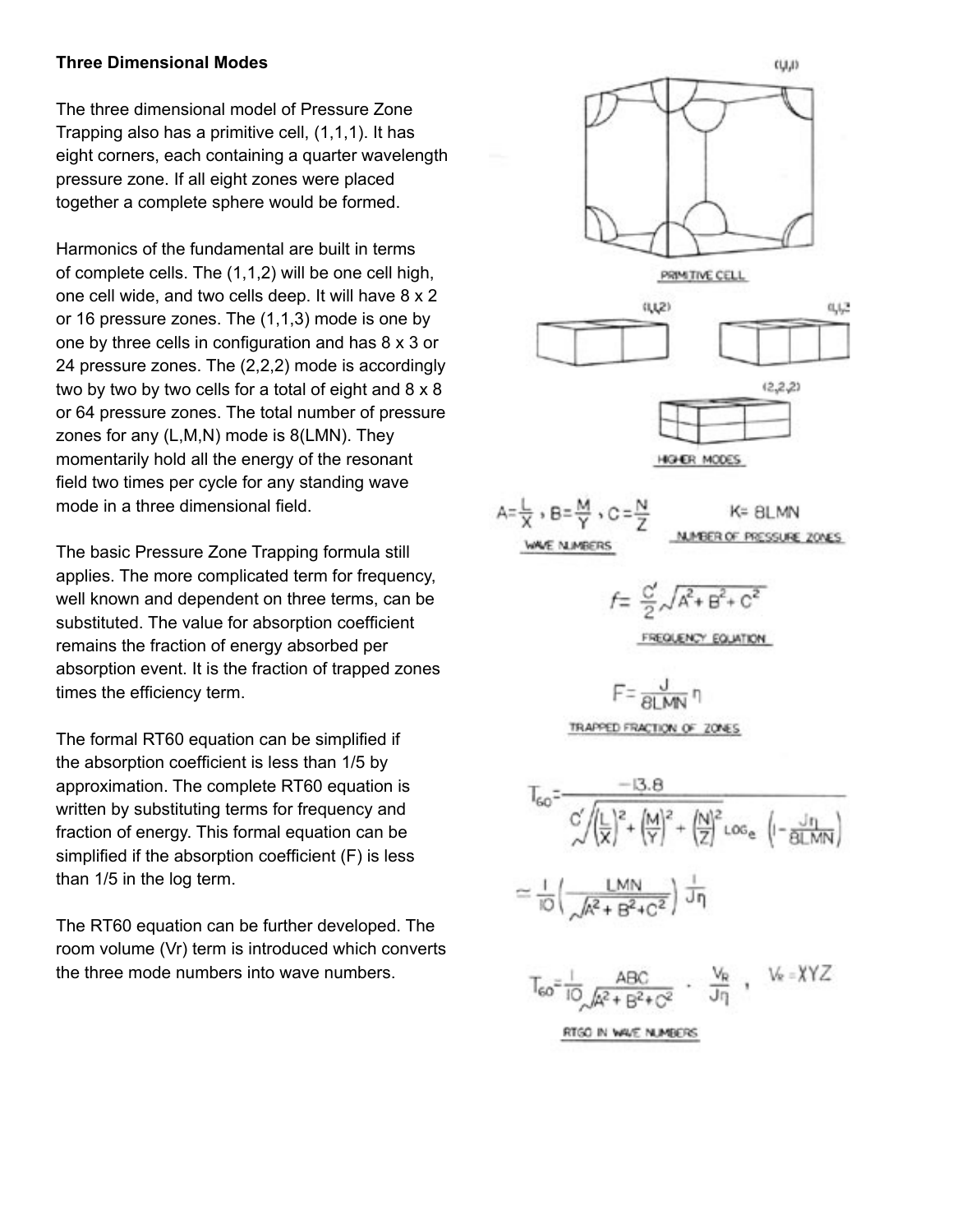### **Wave Number Space**

Wave number space is a three dimensional coordinate system with A, B, and C axes. Each point (P) in this space defines a resonant mode for the room. This is not a continuous field space. It is more like a crystal; discrete points set apart at specific distances.

The mode point is at the tip of the resultant vector (D) whose magnitude is the sum of the squares of the components. It is also at the far corner of a rectangle whose volume (V) is known by the products of its components.

The frequency and RT60 formulas can be rewritten in terms of this wave number space geometry.

This listening room already has a decay time. Frequently improvement in the decay rate is desired. The minimum upgrade is to trap one zone for each 500 cubic feet of room volume. The resulting RT60 is a simple expression but is only valid for an absolutely rigid room whose only absorption is due to the trapped zones.

## **Example**

Consider a room 18 by 24 by 8 feet high. We can look at mode (2,2,1). The wave numbers (1/9, 1/12, 1/8) are easily calculated along with the volume and diagonal wave number in space. The decay time for that mode is 0.3 sec. This assumes one 100% efficient absorption device per 500 cubic feet of room volume.

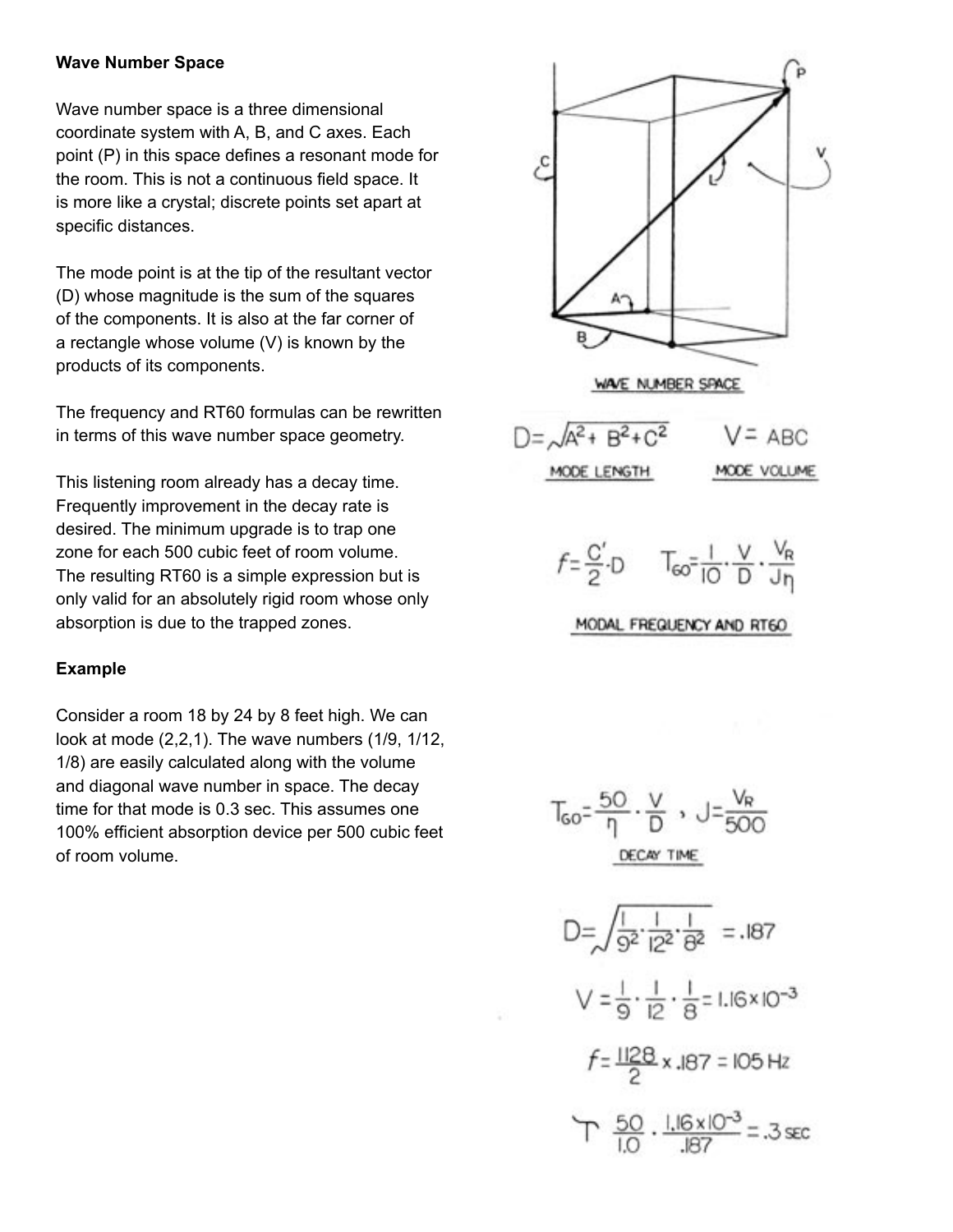## **How Many Traps**

The efficiency term (n) is defined as the ratio of energy absorbed to the energy presented. The  $\frac{1}{4}$  wavelength pressure zone contains a discrete quantity of energy in a definable volume. The trap occupies part of that quadrant with its own volume (V). 80% of the zone's energy lies within 1/6 wavelength radius from the corner. The ratio of PZT volume to the 1/8 spherical section volume comprises the geometric efficiency (E). This is further reduced by the mechanical efficiency of the trap (a) itself; typically 50%.

The RT60 equation can be fitted with this efficiency term. Additional substitutions and reductions provide the RT60 to have an inverse frequency dependency. Recall the Sabine equations to not be directly frequency dependent. There appears the dimensionless ratio in wave number space of the modal volume to the cubed modal length. This ratio is largest for symmetric modes (1, 1, 7) or (2, 2, 2) and smallest for the eccentric modes as (1, 2, 6). It is always less than unity and a mean value of 1/3 is chosen.

The use of traps sufficient to remedy a room's poor low end ranges from one trap per 500 cubic feet to one trap per 250 cubic feet of room volume. This simplifies further the RT60 equation. The trap volume can be resolved for the 500 cubic foot ratio to be inversely dependent on both RT60 and frequency.

The typical acoustic efficiency is 50% for these three commercial traps. Their volume levels cross extended through the frequency range call out the RT60 vs. frequency plot for the 250 cubic foot or 500 cubic foot rate. For example, a 4 cubic foot trap provides 2 seconds at 20 Hz, 1 second at 50 Hz and ½ second at 90 Hz RT60 times.

Conversely, for a particular resonant frequency, room volume and required RT60, the number (J) of trapped volumes can be calculated.

$$
E = \frac{V}{\frac{1.4}{8.3} \pi \left(\frac{X}{6}\right)^3} = \frac{412 V}{\lambda^3}
$$
  
\nGEOMETRY  
\n
$$
\frac{V}{100} = \frac{V}{10.2} = \frac{V}{10} = \frac{V}{10} = \frac{V}{10}
$$
  
\n
$$
T_{00} = \frac{1}{10.2} = \frac{V}{10} = \frac{V}{10} = \frac{V}{10}
$$
  
\n
$$
T_{00} = \frac{1}{10} = \frac{V}{10} = \frac{V}{10} = \frac{V}{10}
$$
  
\n
$$
\frac{RT_{00}}{100} = \frac{V_{R}}{100} = \frac{1}{100} = \frac{V}{10} = \frac{V}{10} = \frac{1}{3} < \frac{2}{3}
$$
  
\n
$$
T_{00} = \frac{167}{f(0) = 0} = \frac{V_{R}}{100} = \frac{V_{R}}{100}
$$
  
\n
$$
T_{00} = \frac{167}{f(0) = 0} = \frac{V_{R}}{100} = \frac{V}{100}
$$
  
\n
$$
T_{00} = \frac{167}{f(0) = 0} = \frac{V}{100} = \frac{V}{100}
$$
  
\n
$$
T_{00} = \frac{167}{f(0) = 0} = \frac{1}{100} = \frac{V}{100} = \frac{1}{2}
$$
  
\n
$$
T_{00} = \frac{1}{100} = \frac{V}{100} = \frac{1}{2}
$$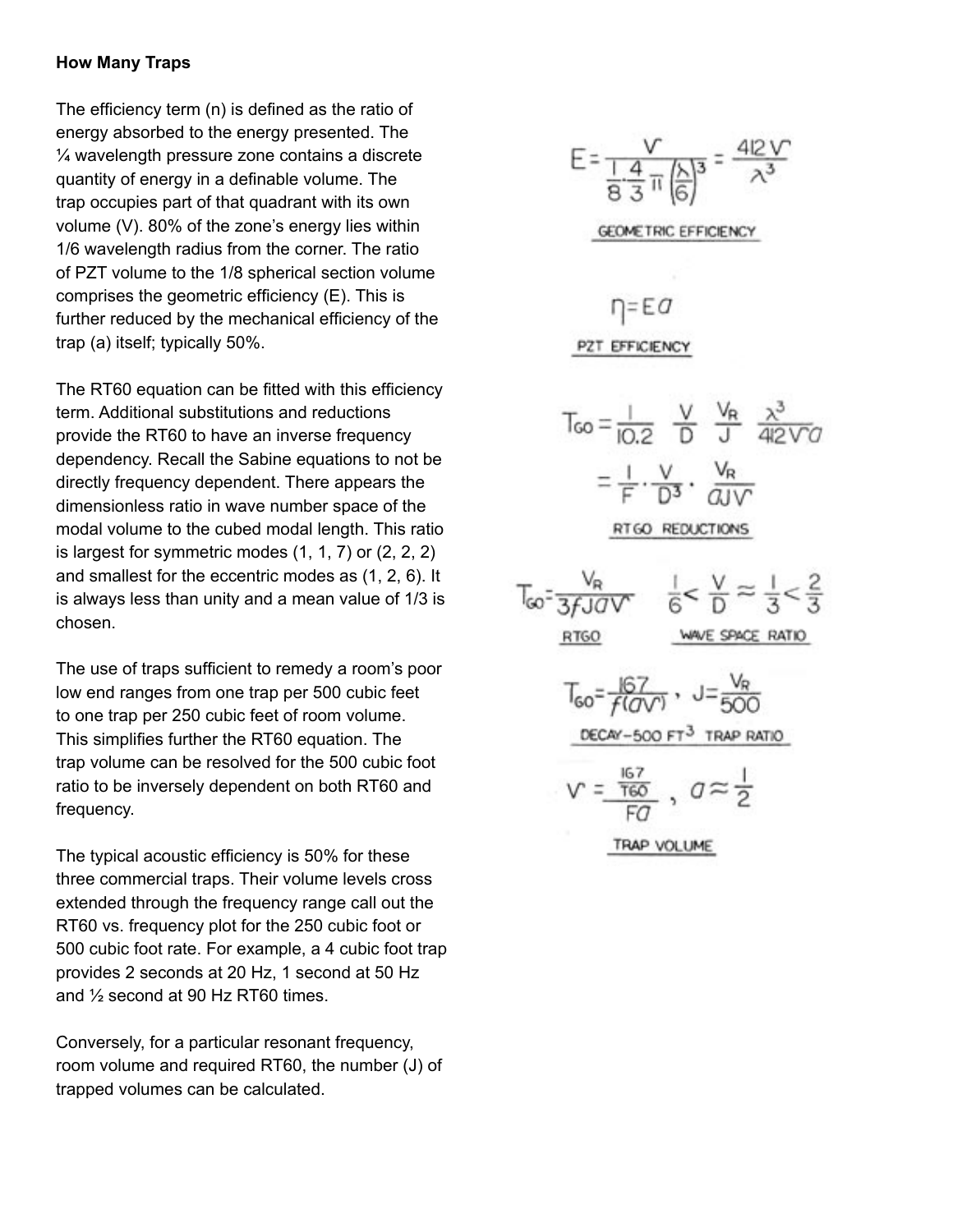#### **Example**

A room of 2,000 cubic feet needs an RT60 of 1/2 second at 50 Hz and tubes having a volume of 4 cubic feet each will be used. A total of 7 traps must be placed in the pressure zones of that mode resonance.

By utilizing PZT methods, an absorptive treatment for low frequency resonance can be specified. The (dQ) change in room Q is easily approximated. The volume (Vt) of traps required to produce that change can also be defined.

#### **Example**

The 2,000 cubic foot room needed a Q adjustment of 50. The volume of PZT adjustment is 12 cubic feet.

The listening room is the last link in the audio chain. It is an acoustic coupler loaded with resonances. Hundreds of rooms have been developed into satisfactory listening environments by using the 500 cubic feet per trap rule. The average trap volume is 2.5 cubic feet. A correction in Quality of 60 is what the average acoustic treatment produces. Serious listening rooms usually require a correction in Quality of 30. This means the average (Q=40) listening room must have its Q cut in half and a serious room must have a Q equal to 1/3 its untreated Q.

A frequently asked question involves the number of traps required to reduce an existing RT60. PZT allows the answer without resorting to Sabine formulas.

$$
J = \frac{V_R}{3f T_{60} (QV')}
$$
  
**NMBER OF TRAPS**

$$
J = \frac{2000}{3 \times 50 \times 1 \times 4} = 7 \text{ trans}
$$
\n
$$
\Delta Q = \frac{5 \text{ Teo}}{2.2} = \frac{3}{20} \cdot \frac{V_R}{dVV}
$$
\n
$$
\frac{QUV = V_T = \frac{3}{20} \cdot \frac{V_R}{dQV}}{VV} = \frac{3}{20} \cdot \frac{2000}{\frac{50}{2}} = 12
$$
\n
$$
\Delta Q = \frac{3}{20} \cdot \frac{V_R}{J} \cdot \frac{1}{dVV}
$$
\n
$$
\Delta Q = \frac{3}{20} \cdot \frac{V_R}{J} \cdot \frac{1}{dVV}
$$
\n
$$
\approx \frac{3}{20} \cdot 500 \cdot \frac{1}{1 \times 2.5}
$$
\n
$$
\Delta \overline{Q} \times 60
$$
\n
$$
J = \frac{V_0}{3 \times 60} \cdot \frac{V_T - T_F}{T_V \cdot T_F}
$$

TRAPS TO SHIFT RTGO